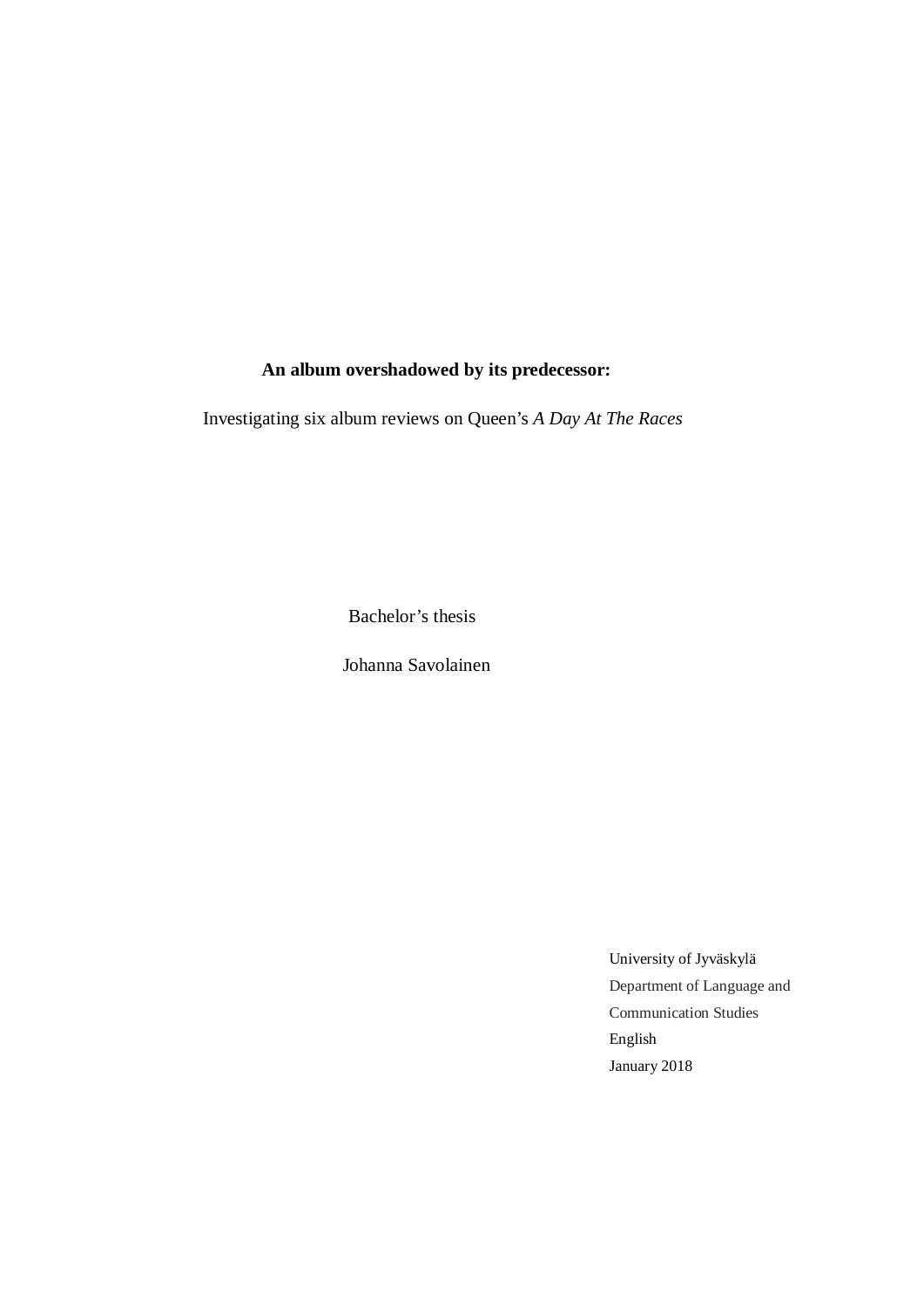# **JYVÄSKYLÄN YLIOPISTO**

| Tiedekunta – Faculty                                                                                         | Laitos – Department                |
|--------------------------------------------------------------------------------------------------------------|------------------------------------|
| Humanistis-yhteiskuntatieteellinen tiedekunta                                                                | Kieli-ja viestintätieteiden laitos |
| Tekijä – Author                                                                                              |                                    |
| Johanna Savolainen                                                                                           |                                    |
| Työn nimi – Title<br>An album overshadowed by its predecessor: Investigating six albums reviews on Queen's A |                                    |
| Day At The Races                                                                                             |                                    |
| <b>Oppiaine</b> – Subject                                                                                    | Työn laji – Level                  |
| Englanti                                                                                                     | Kandidaatin tutkinto               |
| Aika – Month and year                                                                                        | Sivumäärä – Number of pages        |
| Tammikuu 2018                                                                                                | 17                                 |

# **Tiivistelmä – Abstract**

Musiikki on taiteenlaji, joka tarjoaa jotakin lähes jokaiselle. Musiikki on usein läsnä jokapäiväisessä elämässämme ja musiikin kuuntelu onkin suosittu vapaa-ajan harrastus. Moni löytää oman suosikkityylilajinsa nuoruudessaan, mutta musiikkimaku voi myös kehittyä myöhemmin aikuisuudessa. Oman lempimusiikin kuuntelun tiedetään muun muassa aktivoivan aivojen mielihyväkeskusta ja parantavan mielialaa.

Kaikki eivät kuitenkaan pidä samanlaisesta musiikista ja musiikki onkin taiteenlaji, joka jakaa vahvasti mielipiteitä. Jokaisella on oikeus omaan mielipiteeseensä ja usein onkin täysin tarpeetonta kiistellä eri musiikkityylilajien paremmuudesta tai yrittää vaikuttaa muiden musiikkimakuun. Ihmisillä, jotka arvioivat musiikkia työkseen, on kuitenkin enemmän tietämystä aiheesta, ja heitä pidetään eräänlaisina mielipidejohtajina siinä mitä tulee "hyvään" musiikkimakuun. Musiikkia on arvioitu vuosisatojen ajan ja populaarimusiikin kritisointi on tähän nähden suhteellisen uusi ilmiö.

Tässä tutkimuksessa tarkastelen kuutta ammattikriitikon kirjoittamaa levyarviota Queenin *A Day At The Races-* levystä ja tutkin, minkälaisia usein toistuvia teemoja arvioista löytyy. Aineisto analysoitiin hyödyntäen aineistolähtöistä sisällönanalyysiä. Löysin arvioista kaiken kaikkiaan neljä eri teemaa, jotka ovat 1) vertaukset bändin aikaisempaan albumiin, (2) vertaukset muihin bändeihin tai artisteihin, (3) kappaleiden saama huomio ja (4) samankaltaisuudet ja eroavaisuudet siinä, kuinka tiettyjä kappaleita kuvataan.

Queen on yksi populaarimusiikin menestyneimpiä yhtyeitä ja joidenkin arvioiden mukaan heidän levyjään on myyty maailmanlaajuisesti jopa kolmesataa miljoonaa kappaletta. Suuresta suosiostaan huolimatta Queenia on tutkittu akateemisesti suhteellisen vähän. *A Day At The Races* on yhtyeen viides levy, joka julkaistiin vuoden 1976 lopussa. Levyä pidetään eräänlaisena jatko-osana edeltäjälleen, vuoden 1975 *A Night At The Opera*:lle, joka sai osakseen ylistystä kriitikoilta. *A Day At The Races* jääkin usein edeltäjänsä varjoon, ja olen kiinnostunut ottamaan selvää siitä, mitä kriitikot kirjoittavat kyseisestä levystä.

Löytämäni neljä teemaa osoittivat, että arvioista löytyi runsaasti samankaltaisuuksia, vaikka ne ovat eri kriitikoiden kirjoittamia. Vertaukset yhtyeen vuotta vanhempaan levyyn olivat yleisiä, bändin musiikkia verrattiin lukuisiin muihin bändeihin ja artisteihin, muutama kappale jäi vähemmälle huomiolle ja tiettyjä kappaleita kuvailtiin hyvin samankaltaisesti ja toisaalta taas toisiin kappaleisiin suhtauduttiin hyvin eri tavoin. Jatkossa voisi olla mielenkiintoista tutkia jonkin (legendaarisen aseman saaneen) yhtyeen tai artistin varhaisista ja uudemmista levyistä kirjoitettuja arvioita ja tarkastella, kuinka ne eroavat toisistaan.

**Asiasanat – Keywords** populaarimusiikki, musiikkikritiikki, levyarviot, Queen

**Säilytyspaikka – Depository** Jyx Archive

**Muita tietoja – Additional information**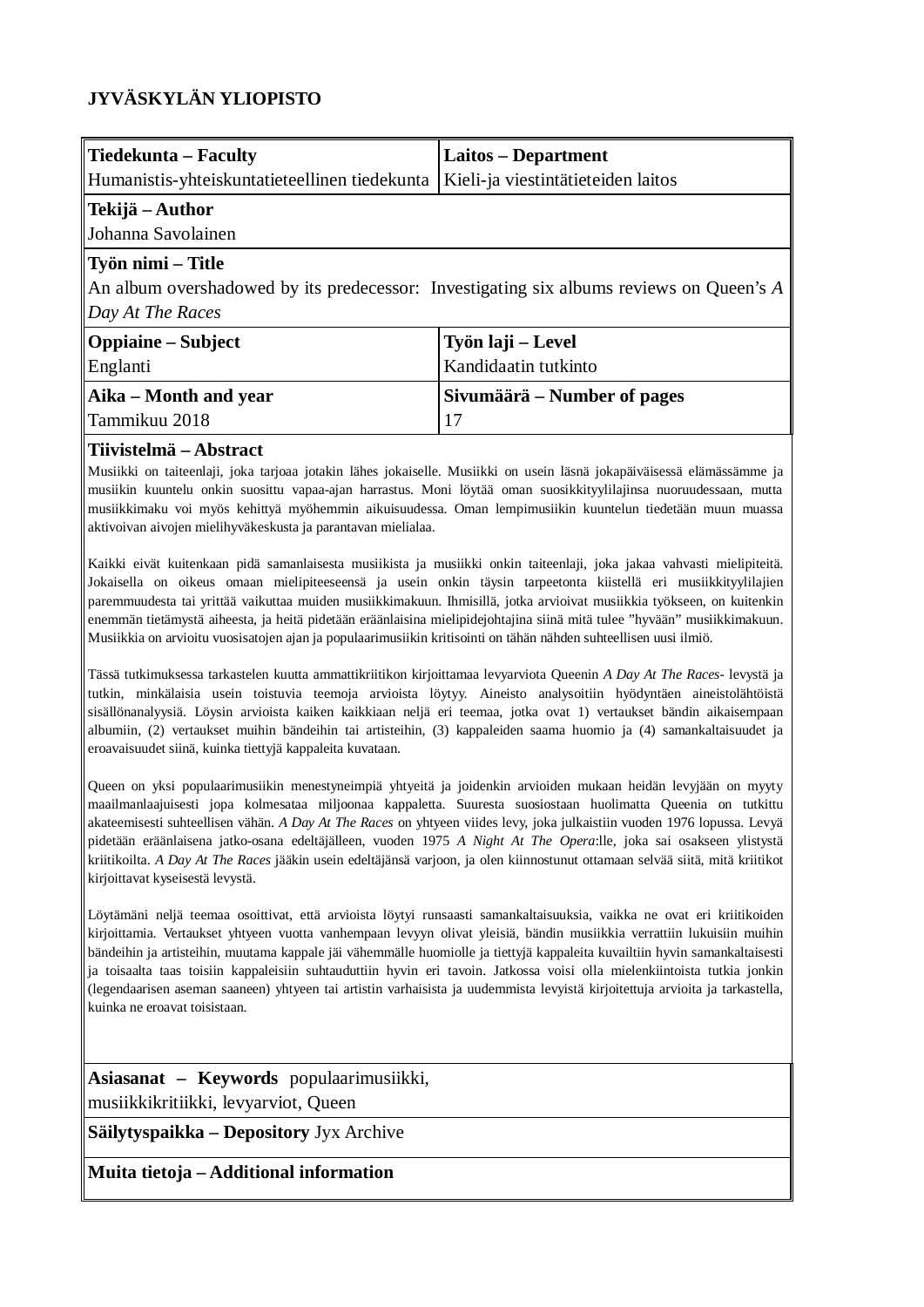| 6.4 Similarities and differences in how certain songs are described13 |
|-----------------------------------------------------------------------|
|                                                                       |
|                                                                       |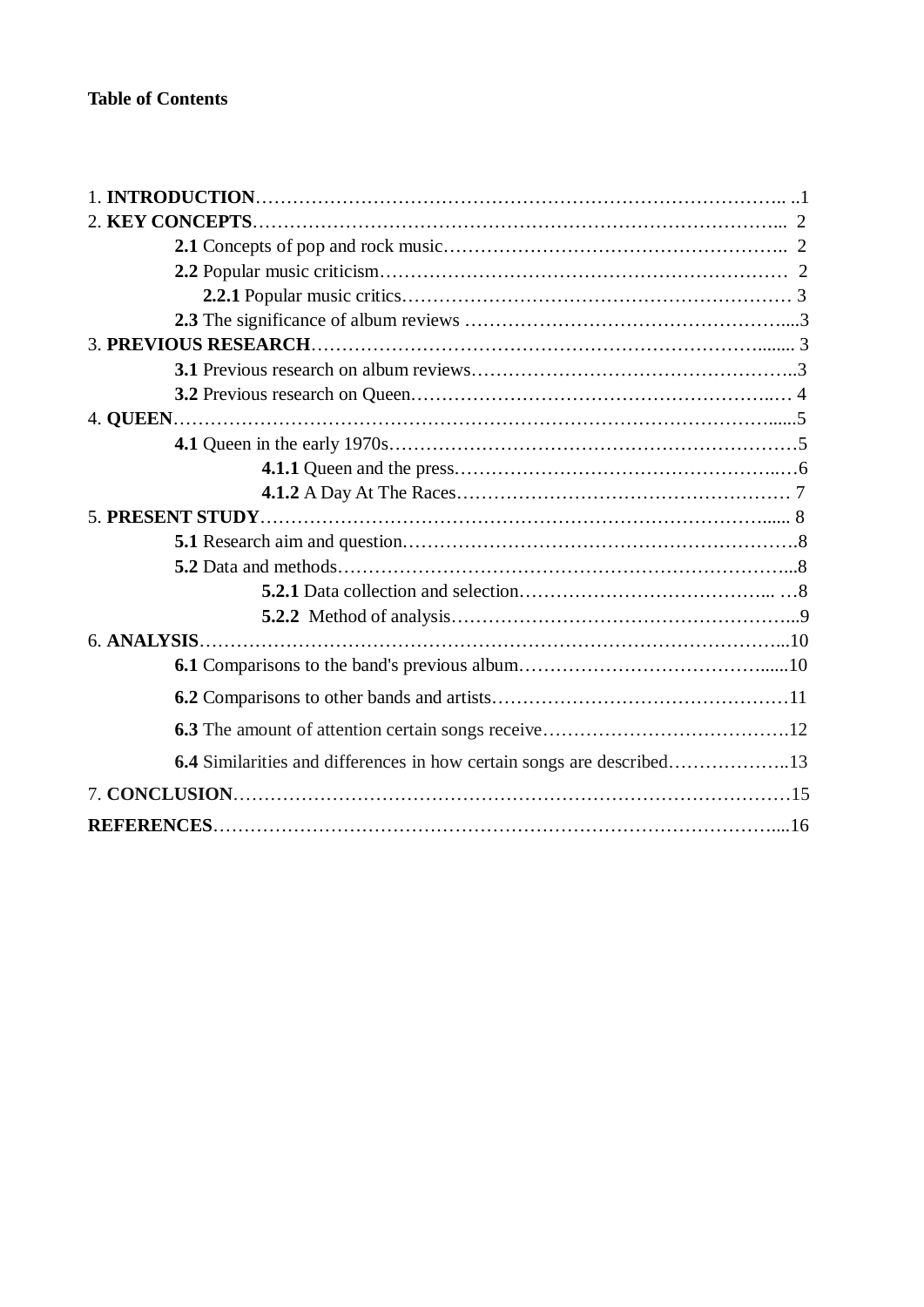#### **1. INTRODUCTION**

Music is an art form that has something to offer for almost everyone. In today's world listening to music is an ever-present phenomenon and a notable leisure time activity for most people (Schäfer and Sedlmeier, 2009: 487). Many people find their own favourite music genre in youth that often stays that way for life (Bonneville-Roussy et al., 2013: 704). However, it has also been shown that musical tastes still develop in adulthood (ibid). Listening to one's favourite music has been proven to cause positive chills and activate the reward centres of the brain (McFerran and Rickard, 2012: 222). Music is also a commonly used emotional self-regulation tool for people of all ages, meaning that music can be used for several purposes such as mood improvement, distraction, and relaxation (Saarikallio, 2010: 308).

However, not everyone enjoys the same kind of music, and different tastes in music are bound to divide opinions and cause arguments. Everyone is entitled to their own opinion, but what sets professional music critics and regular listeners apart, is the special knowledge of the field that critics possess (Desler, 2013). Of course, also music critics have their own personal preferences in music and therefore a certain piece of music can get vastly different reviews from different critics.

Music has been a target of evaluation at least since the 18<sup>th</sup> century (*The Oxford Companion to Music* (2011: 187). In comparison to classical music, popular music is a relatively new phenomenon and it has been seriously evaluated only since the 1960s (Jones, 2002: 45). Despite the fact that reviews rarely have an effect on the album sales, the opinions of critics are valued (Frith, 1988: 183-185).

In this thesis I will investigate six professional reviews written on Queen's *A Day At The Races* album and see what kind of recurring themes can be found in them. Queen are one of the most successful groups in popular music, but despite that, not much research has been conducted on them (Akkanen, 2005: 11). *A Day At The Races* is an album that is often overshadowed by its predecessor, *A Night At The Opera*, which got mainly positive reviews from the critics. *A Day At The Races*, on the other hand, is seen as a sequel, which is not always the best starting point for an album. I am interested to find out how critics respond to an album that has the position *A Day At The Races* does.

The analysis was done using data based content analysis. Using Tuomi & Sarajärvi's (2009) method of reducing, clustering and abstracting the data, I managed to find four recurring themes in the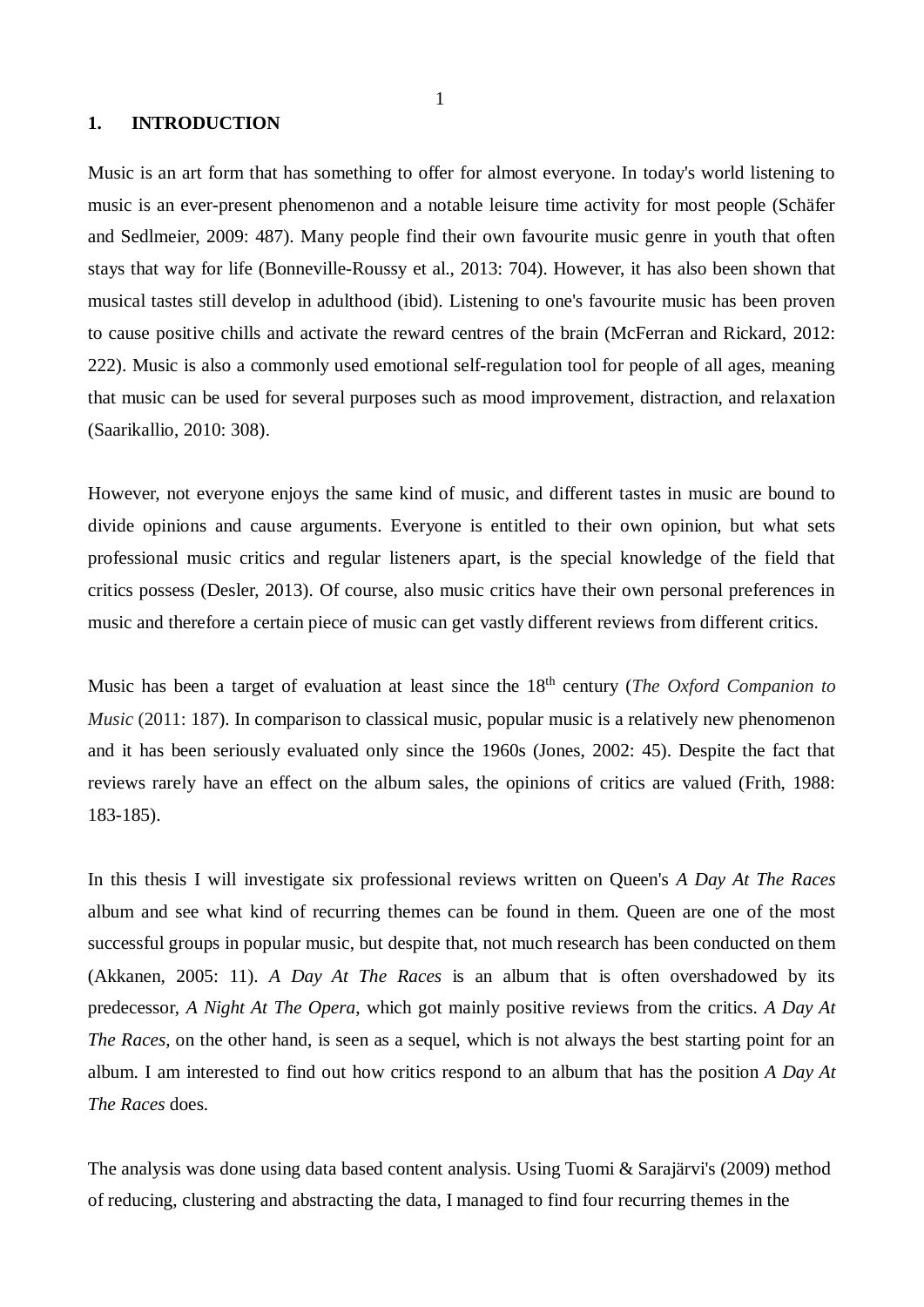reviews, which are: (1) comparisons to the band's previous album, (2) comparisons to other bands and artists, (3) the amount of attention certain songs receive and (4) similarities and differences in how certain songs are described. Despite the fact that these reviews are written by six different critics, many similarities could be found in them.

### **2. KEY CONCEPTS**

# **2.1 CONCEPTS OF POP AND ROCK MUSIC**

As concepts, *pop* and *rock* are closely related, but there are also some contradictions between them. Rock music was separated from commercial pop music in the 1960s as it was seen more artistic, experimental and non-commercial. However, just like pop music, rock music was also massproduced and aimed at teenagers (Akkanen, 2005: 16). Rock music can also be placed under the term *popular music.*

# **2.2 POPULAR MUSIC CRITICISM**

*The Oxford Companion to Music* (2011: 187) defines music criticism as "the intellectual activity of formulating judgments on the value and degree of excellence of individual works of music, or whole groups or genres". Music criticism is used for evaluating the achievements of composers, new compositions and public performances to name a few examples, and the person doing this, a music critic, is regarded as a certain kind of journalist (ibid.). Modern music criticism originates from classical music, which was evaluated already in the  $18<sup>th</sup>$  century or even earlier (ibid.). In comparison to that, popular music and popular music criticism are relatively new phenomena. Pop and rock music criticism became a serious topic only after 1964 when Beatles made their breakthrough (Jones, 2002: 45). Before that it was widely believed that rock 'n' roll would cause people to lose their previously "good taste" (ibid.).

It has been suggested that music may be the most difficult art form to criticize, live music in particular, as every performance is different (Sadie, 1980: 44). Furthermore, even though some research has been conducted on people's musical taste and what it tells about their intelligence, it has to be noted that many people are very open-minded to various musical genres. One's taste in music can also be a very sensitive topic and it is rather questionable to draw a line between what is considered to be "good" and "bad" music. However, this is exactly what music critics do and in the following section I will discuss their position and what sets them apart from regular listeners.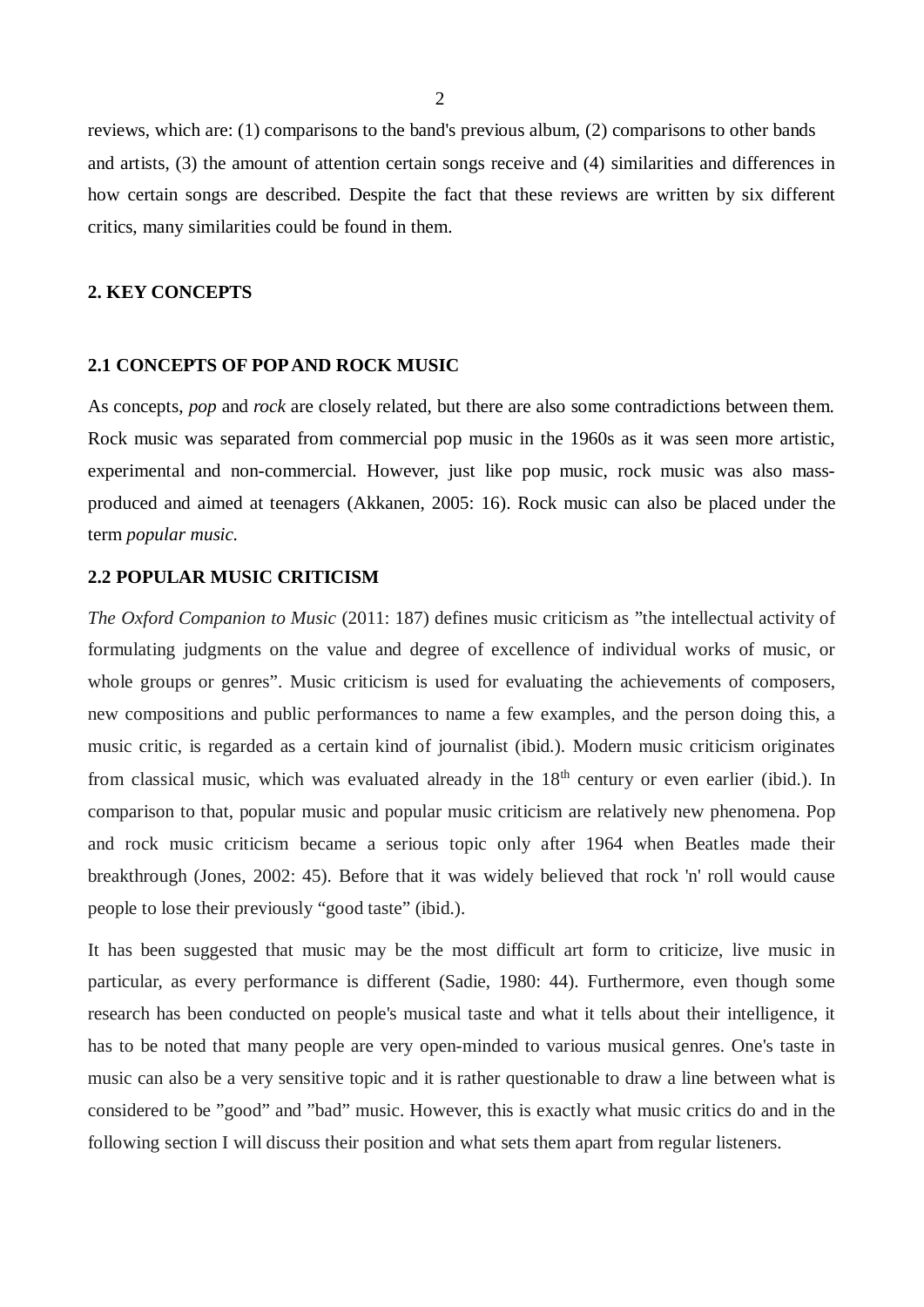#### **2.2.1 POPULAR MUSIC CRITICS**

A critic is someone with remarkable knowledge in his or her field who evaluates artistic works (Desler, 2013). Music critics are regarded as opinion leaders when it comes to musical taste and they often disagree with mainstream preferences to some extent (ibid.). Simon Frith has also made similar arguments, stating that rock writers are opinion leaders whose views are taken into account. However, their position only functions if they have similar ideas with their readers of what rock means (1988: 185). Frith also describes rock writers as professional rock fans who help fans to create fantasies about their idols (Frith, 1988: 174). According to him, rock magazines also have an effect on those who do not read them as the people who do read them became opinion leaders and ideological gatekeepers in their eyes (ibid.). As rock and pop music are essentially products of youth culture, some critics believe that that sort of music should stem from that, meaning that music is "wrong" (despite its complexity and artistic qualities) if it does not embody youth culture (Frith, 1988: 186).

# **2.3 THE SIGNIFICANCE OF ALBUM REVIEWS**

The nature of album reviews has changed over the years. In the 1950s pop-magazine reviews resembled news with predictions of possible success and critics did not attempt to influence the musical taste or the identity of the readers as became the case some decades later. (Frith, 1988: 183). Reviews have been discovered to cause the most notable reactions in the letters to the editorsections, because they are closely linked to the readers' identity (ibid.). However, it has also been discovered that album reviews seldom have an impact on the sales: a bad review will not have an effect on the sales of a popular artist, and a good review will not help an unknown artist to become successful (ibid.).

#### **3. PREVIOUS RESEARCH**

### **3.1 Previous research on album reviews**

Album reviews have been studied from various perspectives. In this section I am going to present some of the ways, which I believe are meaningful to my own study.

Ruuska (2006) has examined Finnish music magazines (*Rondo, Rumba, Rytmi* and *Soundi).* In his study he investigates the professional identities of critics and the different ways of writing that can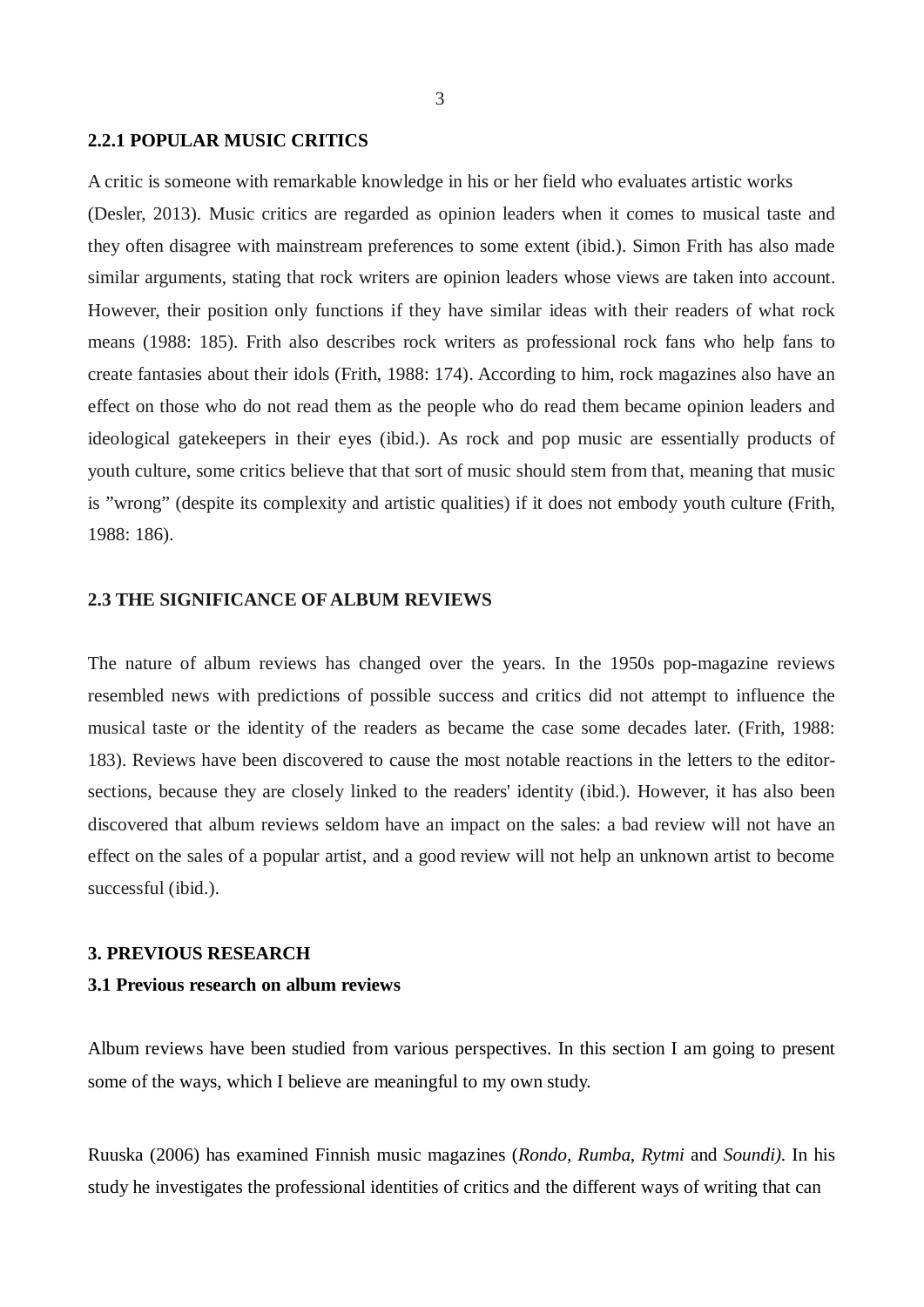be seen in different magazines, as well as the typical structure and content of album reviews.

Schaap (2015) has investigated how (semi-) professional critics evaluate albums made by white and nonwhite rock artists and how the albums differ in their reception. Based on his data of 66 albums with half of them recorded by white groups and the other half by nonwhite groups, he found out that nonwhite artists tend to get lower evaluations as opposed to their white counterparts, especially from consumer critics. Nonwhite artists also get evaluated in different terms than whites: instead of paying attention to their individual skills, they are often compared to other nonwhite bands, even if the similarities are only superficial.

Desler (2013) has investigated canon formation in popular music, in other words, what does it take for an artist or a band to achieve the legendary status. She focuses on the reception history of Queen, and argues that some of the features, in other words, transcendence and historical importance that are demanded of a band or an artist in order to be accepted in the canon, are problematic when it comes to new music, as it takes some time for music to be viewed in a different light. She states that instead of these features, critics mostly look for authenticity when assessing new music.

I will present some of Desler's findings on Queen's reception history in a little more detail in the following section.

#### **3.2 Previous research on Queen**

Despite their huge popularity, not much academic research has been conducted on Queen (Akkanen, 2005: 11). Plenty of biographies and other sorts of books have been written about Queen, but studies on the band have been ignored at least in historical research (2005: 11).

According to Akkanen the reason why Queen have been neglected in academic research stems from the fact that the band were openly positive about the commercialism surrounding rock music, and their artistic ambition, tidy appearance and nonpolitical views were seen as a contrast to rebellious punk and punk-oriented researchers and journalists (2005: 11).

Desler (2013), who I have already mentioned, has studied music criticism and the reception history of Queen in the popular mainstream and therefore her findings are very relevant to the present study as I am studying album reviews on Queen's *A Day At The Races*. Desler divides the history of Queen's critical reception into three stages. To begin with, the band's debut album got mixed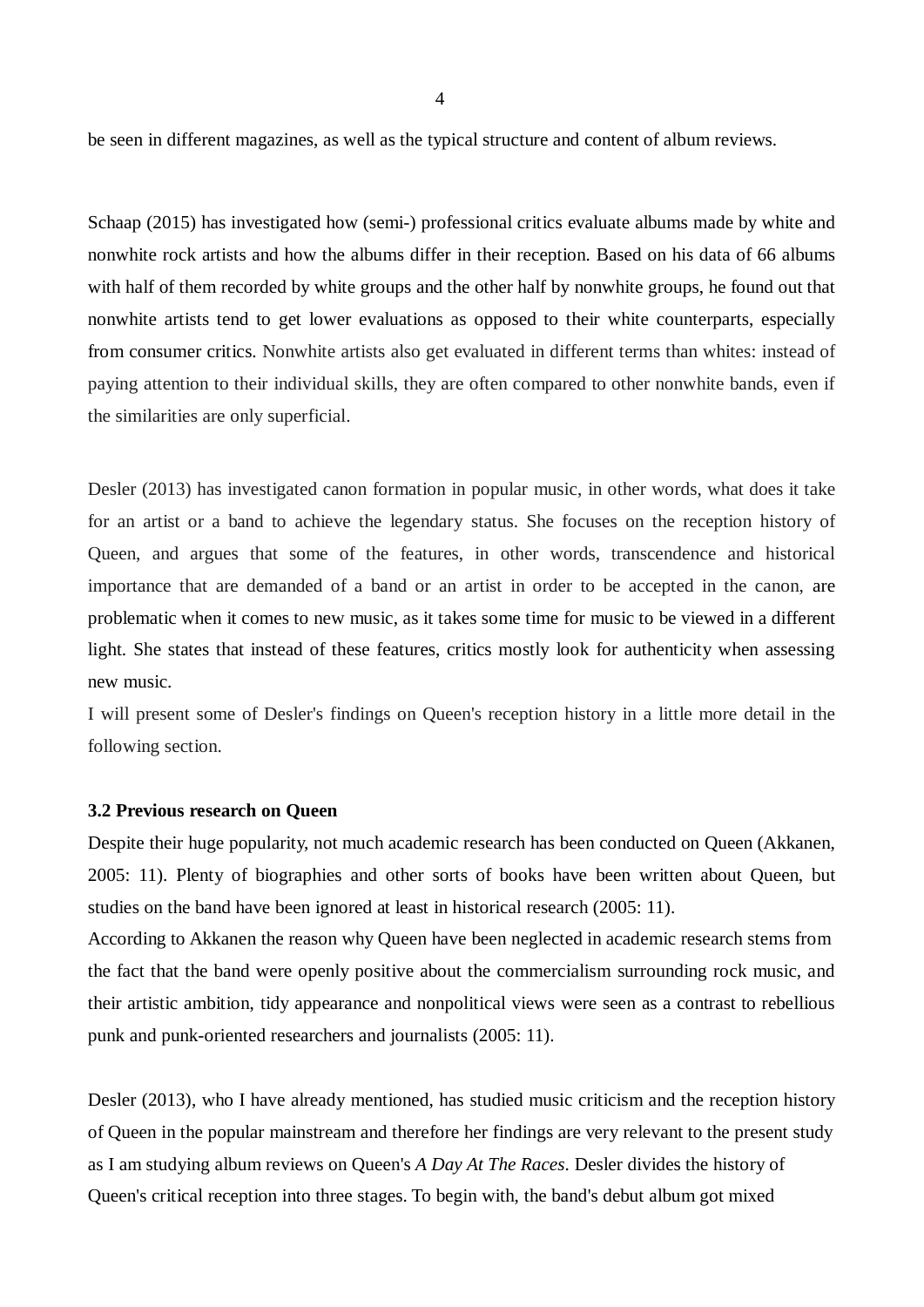reviews, then the reviews started to become more positive until 1975 after which reviews took a turn to the worse. After Freddie Mercury's death in 1991 Queen started to become more accepted among critics (2013: 392). Desler's findings are especially interesting to me since I am studying an album that was released in 1976, which is the year the reviews started to get more negative.

### **4. QUEEN**

Queen are a British band that was formed in 1970. The members of the band were Freddie Mercury (lead vocals, piano), Brian May (guitar, vocals), Roger Taylor (drums, vocals) and John Deacon (bass guitar). Each member of the band wrote songs, even though Mercury and May were the main writers. The band released fifteen studio albums between 1973 and 1995 and their worldwide record sales are estimated to be well over one hundred million copies, making Queen one of the most popular groups in history (Akkanen, 2005). According to Primi (2010) the band's albums, singles and DVDs had sold globally three hundred million copies by 2010. That being said, the band enjoys worldwide success and keeps influencing new generations of listeners and aspiring musicians.

Akkanen has described the style of the band as multicoloured mosaic of different genres of popular and even classical music (Akkanen, 2005: 9). The band started with Led Zeppelin type of heavy rock, but they also experimented with the genre of music hall and absurd lyrics. By the 1980s the band had experimented with almost every possible genre; however, they still remained faithful to their roots, that is 1970s hard rock (ibid.).

#### **4.1 QUEEN IN THE EARLY 1970s**

As the present study focuses on a Queen album that was released in the mid-1970s, it is necessary to give some background information about the band's early days, which will make it easier to understand how Queen were viewed in the press.

Even though Queen was formed already in 1970, the band did not get to release their debut album until 1973 (Jackson, 2002: 59). By that time glam rock (Shuker, 1998: 151) had started to become a huge phenomenon in Britain, which had the band worrying since their first album and current look was glam rock-inspired and gave the impression of Queen jumping on the bandwagon (Jackson, 2002: 60). However, despite the popularity of the current trend in rock music, it took some time for Queen to rise to fame.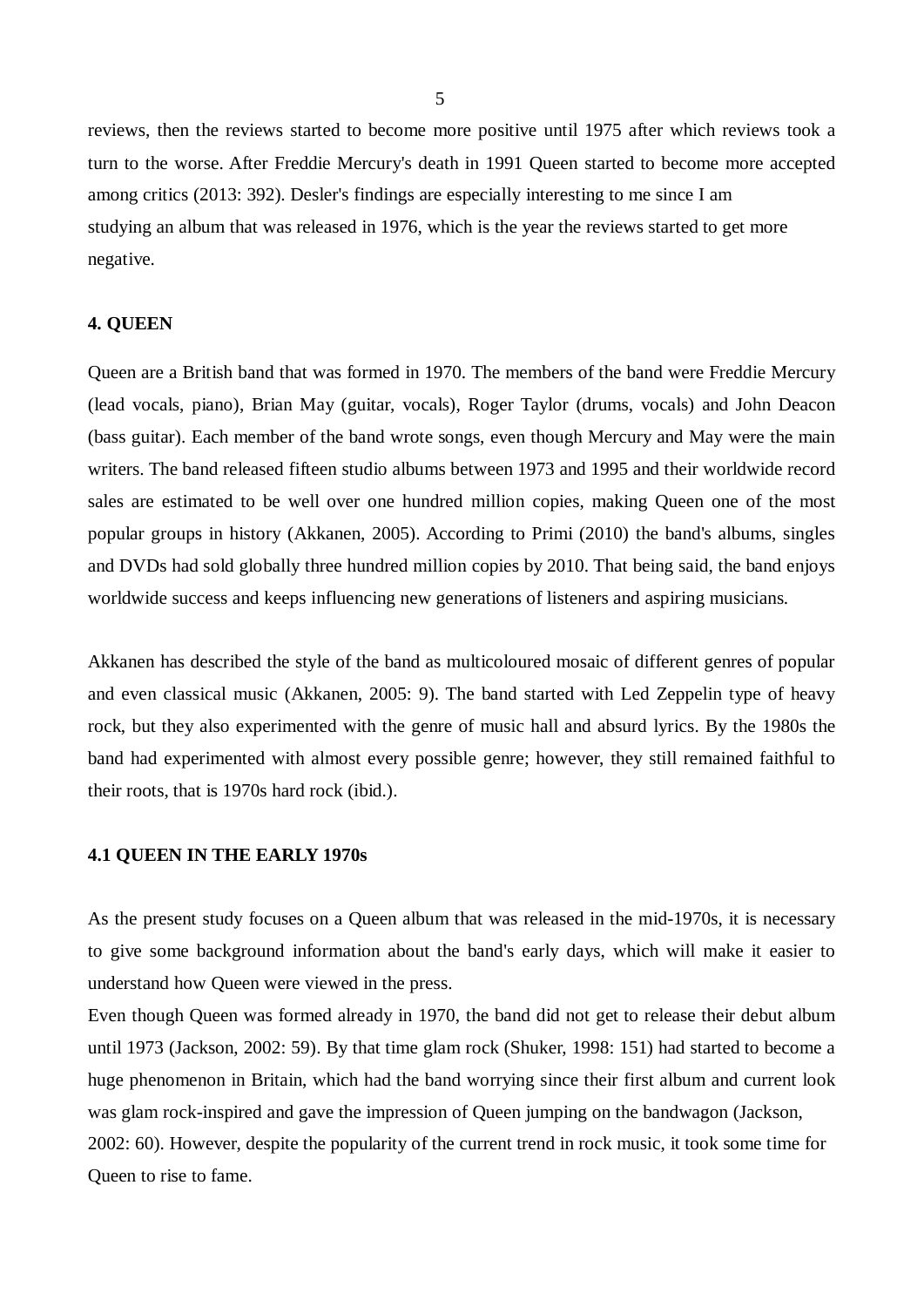From the very beginning Queen laid strong emphasis on visual side of things. Mercury had not been impressed by the stage presence of May and Taylor's earlier band *Smile* and suggested a more theatrical approach with big movements and posing. Queen also adopted a black and white dress sense and started to have their stage outfits specially made (Jackson, 2002: 68).

All that extravaganza was something new and different, even though Queen were not the only ones to put such emphasis on their appearances. Queen's long time publicist, Phil Symes, states about the band's early days:

"They were so confident that it often came across as being extremely arrogant. There were these four guys who played up the androgynous look with lots of make-up and black nail varnish. A lot of people couldn't handle them. The 'look' in the rock scene was tattered denims and long hair, then here comes Queen dressed in Zandra Rhodes satin threads. It was unheard of." (Stewart, 2003).

## **4.1.1 QUEEN AND THE PRESS**

Now that the basics of the band's early days have been established, I am going to shed some light on how the band was viewed in the press from early to mid-1970s. Even though Queen eventually became adored by people all over the world, the relationship between the band and the press was not very amicable to say the least, and the situation remained the same throughout their career (Purvis, 2007: 7). The band did get some excellent reviews too (for example from *Rolling Stone* on their first album) but they certainly were no strangers to extreme criticism and verbal abuse. In the following section I will present some theories why Queen were disliked by the press.

Once the final line-up of Queen was established in 1971, the band started intensive rehearsals lasting for several months (Jackson, 2002: 45). When they finally emerged from near obscurity, many regarded them as a manufactured hype band, but according to the band's then-publicist Tony Brainsby the resentment towards the band stemmed from the fact that their management put a lot of financial support behind them and he managed to get the band a lot of exposure (Jackson, 2002: 64).

The quote above by Symes sums up rather well the band's early days and the kind of image Queen transmitted. Brian May has often talked about the band's huge self-confidence that was necessary to make it (e.g. Jackson 2002: 35) but the press were not impressed by what they saw as arrogance. By mid-1970s the band was seen as pompous and pretentious because of their uncommon methods they used to create their own sound (Purvis, 2007: 7).

6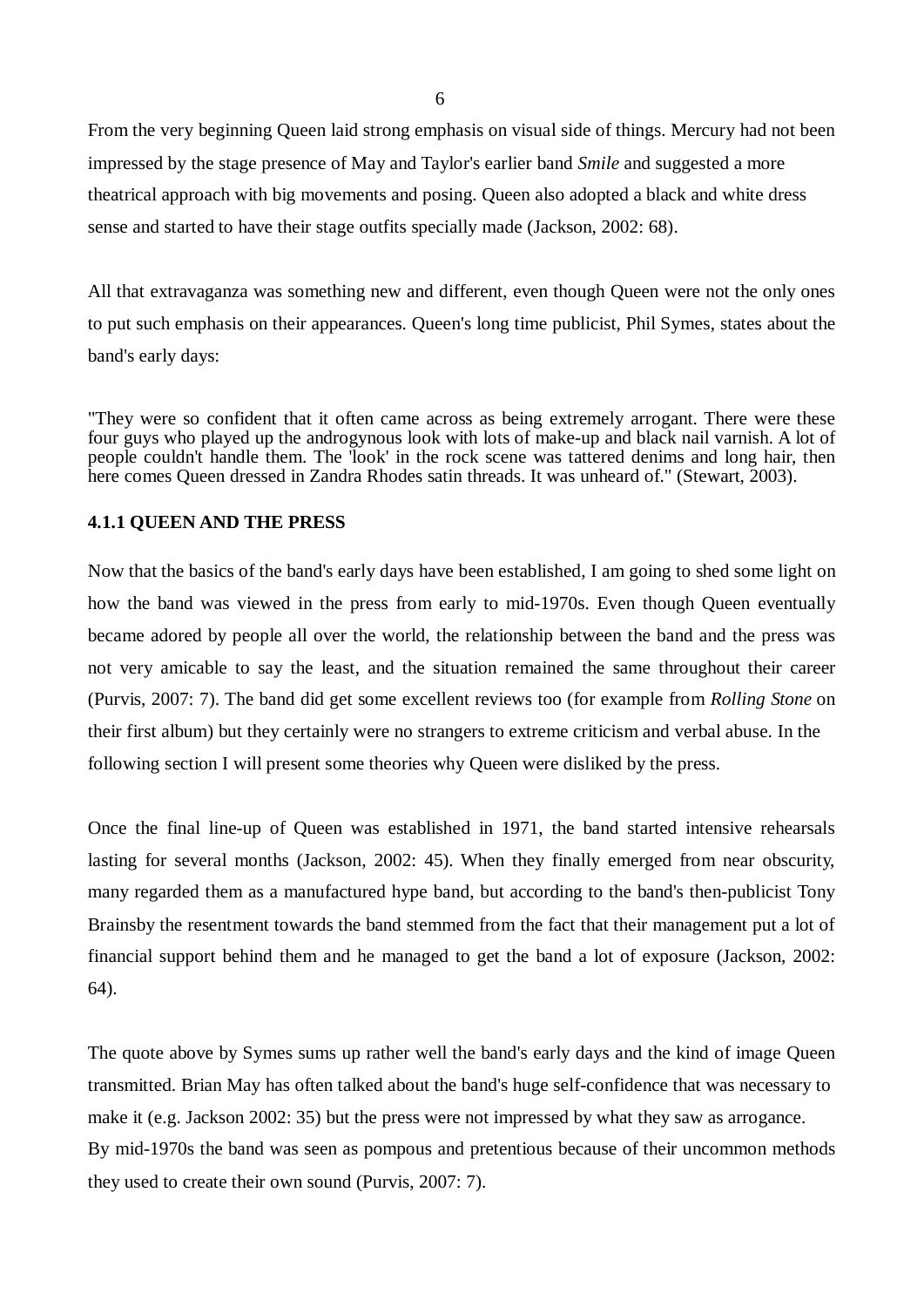Akkanen (2005:13) has also addressed the issue. He states that even though Queen are generally accepted, they are also accused of being commercial, pompous and pretentious. Especially in the 1970s, rock music had to be political in order to be credible. Instead of making political statements, Queen focused on recording, touring and entertaining people, which did not please everyone.

After receiving so much criticism on their music and non-music related matters, Queen eventually started to become unwilling to talk to the press at all and as a result they were seen even more conceited (Jackson 2002: 75). Freddie Mercury discussed his willingness to receive fair criticism in 1974, but as the band continued to receive reviews from people who had not delved into their music well enough, he eventually stopped talking to the press altogether (Purvis 2007: 7).

Finally TV presenter Bob Harris has argued that the hate towards the band stemmed from the fact that the press had difficulties with putting Queen into any category, which made them feel inadequate (Jackson, 2002: 64). According to him, the British press are also generally spiteful and they take great joy in attacking celebrities. Even after Queen became big, the press still treated them badly because of that mentality (ibid.).

# **4.1.2 A DAY AT THE RACES**

*A Day At The Races* is Queen's fifth album released late 1976. Like its predecessor, the 1975 album *A Night At The Opera*, the album took its name from a Marx Brothers film and the album cover arts are also similar (Purvis, 2007: 40). That was a conscious decision made by the band and as the material for both albums was written more or less at the same time, Brian May explained that *A Day At The Races* was meant to be an extension of *A Night At The Opera* rather than its successor (Jackson, 2002: 100). However, due to the obvious similarities between the layout of the albums, the band was accused of repeating a well-worn formula (Purvis, 2007: 40).

There are ten songs on the album: four written by Mercury, four by May, one by Taylor and one by Deacon. Compared to *A Night At The Opera*, the overall atmosphere of the album is lighter and more optimistic (Primi, 2010: 73). Love is a central theme on the album and for example all of Mercury's four compositions are love songs. (Kuhmonen (2015) has investigated love themes in the lyrics of Freddie Mercury). The album went to number one in the UK and number two in the US after its release (Doherty 2011: 28).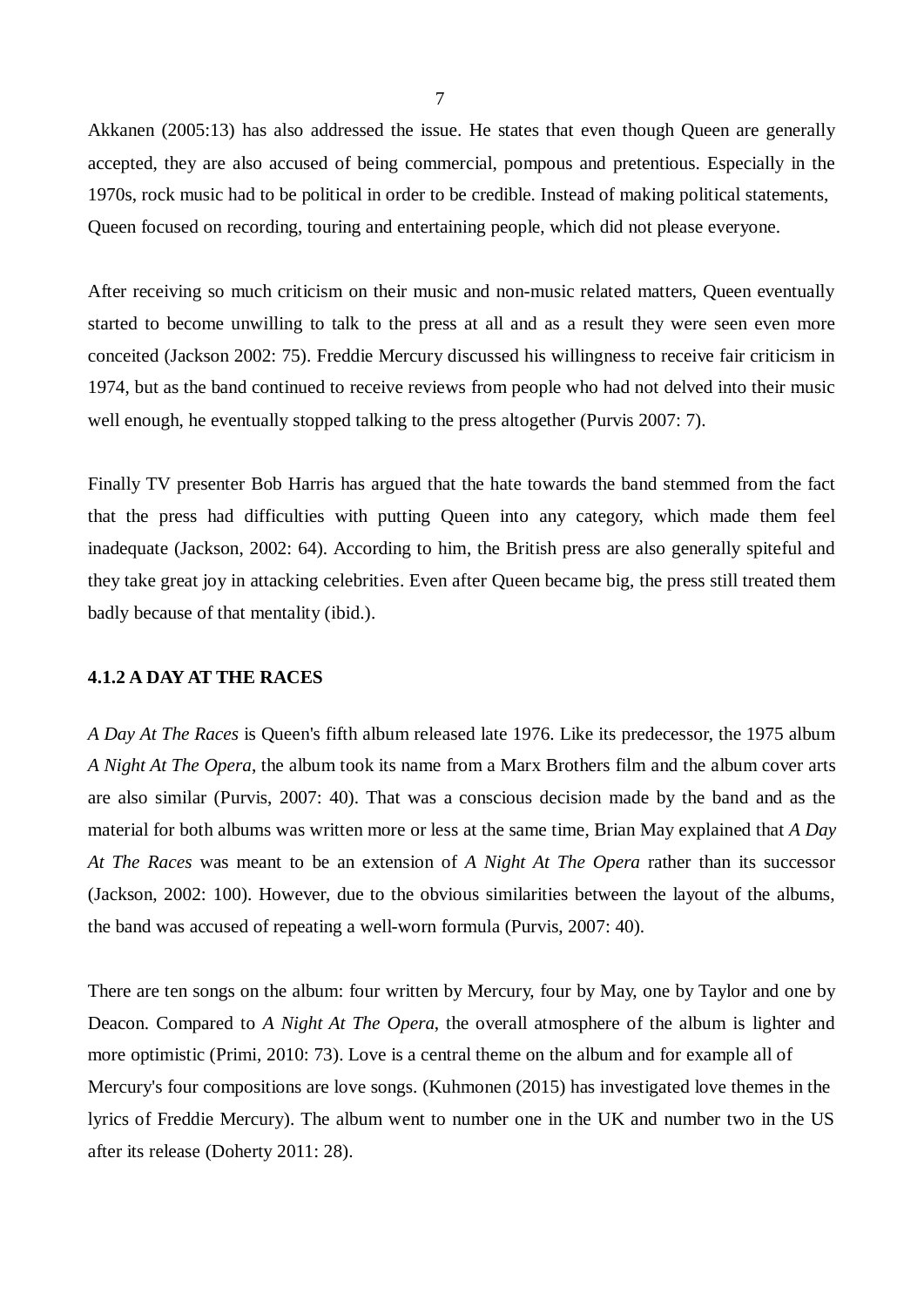As to the album of my choice, I chose *A Day At The Races* because I know it thoroughly. *A Night At The Opera* was universally praised (Purvis, 2007: 39) and it is often seen as Oueen's masterpiece (Akkanen: 9). As a result *A Day At The Races* is often overshadowed by *A Night At The Opera.* What I find interesting is the situation under which *A Day At The Races* was recorded and reviewed. After *A Night At The Opera* Queen were finally on top but in order to stay there, any artist or band has to keep on releasing top albums and maybe try something new. Due to the similarities between the two albums, it seemed to some critics (e.g. the reviewer of the album in *Washington Post***)** that the band had decided to take the easy way and merely repeated a successful formula.

## **5. THE PRESENT STUDY**

In the following section I will present the aim of the study and the research question. After that I will introduce the data and the method I used to analyse it.

#### **5.1 Research aim and question**

The aim of the present research is to investigate reviews written on Queen's *A Day At The Races* album and find out some common features in them.

In my analysis, I aim to answer the following question:

1.What are the recurring themes in reviews on Queen's *A Day At The Races* album written by six different critics?

#### **5.2 Data and methods**

In order to answer the question above, I am using a qualitative research method, which I will present later in this section.

# **5.2.1 DATA COLLECTION AND SELECTION**

The data was collected in late January to early February 2017. I started the whole process by reading every review I could find on *A Day At The* Races on different music magazine websites. I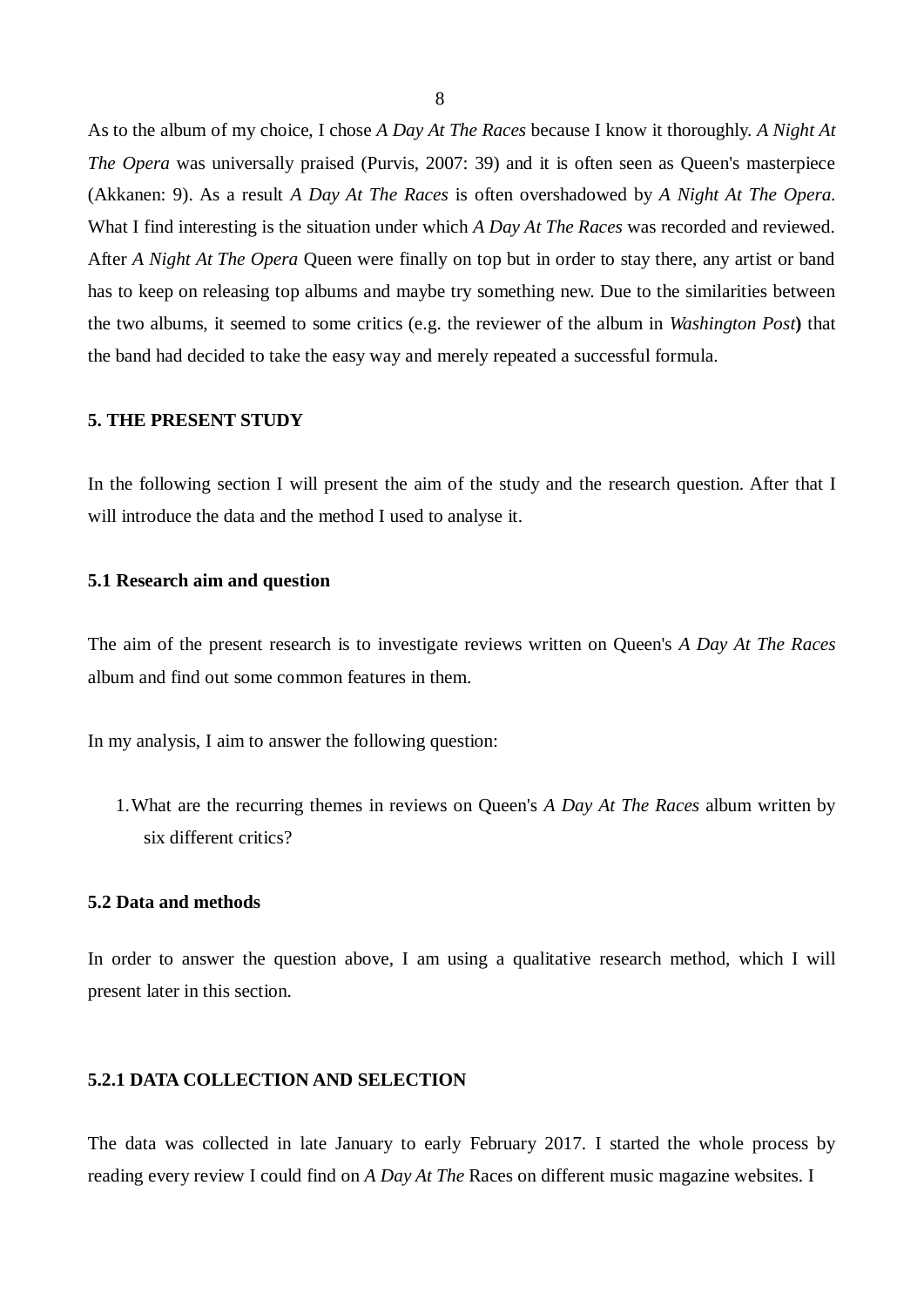also delved into my own music magazines, such as *Uncut* and *Mojo* that contained album reviews. In the end I chose six reviews altogether: three from the 1970s and three from 2000s. Because of the band's popularity, album reviews from different time periods were quite easy to find, however, I could not get hold of all the reviews I wanted because some of them could only be accessed on websites behind a paywall. Still, I managed to find numerous reviews on the album, but only chose six because of the limited nature of this study. I chose the reviews based on a couple of factors: first of all, they have been published in magazines or official websites and therefore they are not written by just anyone, in other words, they are written by professional critics.

Another common factor in the reviews I chose is that the contents of the album are discussed to a great extent, unlike in some of the reviews I omitted, because they were too short or focused on other matters than the songs, such as the band's stage show.

Even though three of the reviews are from the 1970s and three from the 2000s, in this study I am not interested in making comparisons between how differently or similarly the album is reviewed during different time periods. I was not able to find any reviews on the album written in the 1980s or 1990s, so I simply had to settle for the ones I could access. In fact, I do not think there are that many professional reviews written on *A Day At The Races* during the 1980s and 1990s, as the band was still recording new music then and critics naturally focused on reviewing those albums. Having stopped their recording career in the 1990s, the band's albums are now reviewed retrospectively, and such reviews can be found in abundance.

The reviews I chose for the present study were published in the following magazines: *New Musical Express (NME)* (18.12.76)*, Washington Post* (02.07.1977) and *Circus* (1977). *NME* is a British magazine whereas the latter two are American magazines. Two of the more recent reviews were published on websites: one of them on the band's official website queenonline.com (2011) and the other one on Queen archives-website (15.10.2004), which has interviews, articles and reviews from different time periods of the band's career. The third review is from the *Uncut* magazine (2015).

#### **5.2.2 Method of analysis**

For this study I chose data based content analysis as a method of analysis, as it focuses on the content and what is said in the text, as opposed to discourse analysis which is concerned with how something is said. The data was analysed using Tuomi & Sarajärvi's (2009) method of three stages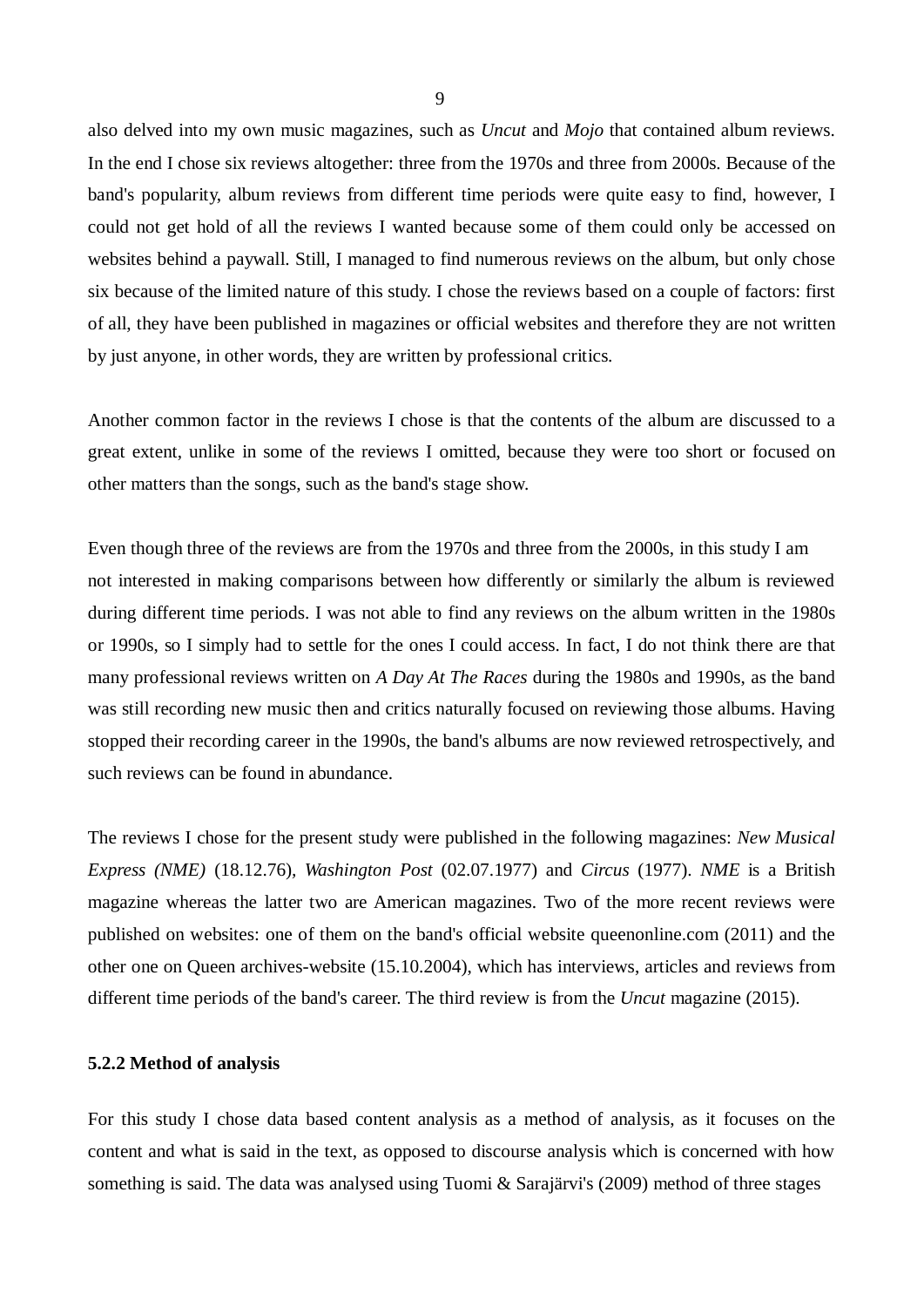which are: (1) reducing, (2) clustering and (3) abstracting. Once I had selected the final reviews, I focused on the most interesting and relevant parts, ignoring matters that were not significant within this study. Then I started to look for some often recurring similarities and differences in the reviews, marking different themes with different colours and seeing how they are related.

## **6. ANALYSIS**

In the following section, I will present my findings and answer my research question.

I managed to find four recurring themes in the reviews, which are: (1) comparisons to the band's previous album, (2) comparisons to other bands or artists, (3) the amount of attention certain songs receive and (4) similarities and differences in how certain songs are described. It is very likely that with a greater amount of data more categories could have been made, but in this study I only focus on four of the most notable themes I found in these six reviews.

#### **6.1** Comparisons to the band's previous album

The most often recurring theme when reading reviews on *A Day At The Races* is how often it is compared to *A Night At The Opera.* The comparisons could also be seen in many reviews I read, but did not choose for this study, and it seems that it is practically impossible to talk about *A Day At The Races* without mentioning *A Night At The Opera.* It is understandable since the titles of the albums are similar as well as the cover arts, and as a result comparisons are easily made as can be seen in the following extracts:

As I have already mentioned, the songs on *A Day At The* Races and *A Night At The Opera* were written more or less the at the same time, and as a result some similarities between the two albums can be heard. *Washington Post* review (1977) claims that "musically, the situation is much the same". The review on queenonline.com states that on *A Day At The Races* the band deliver the same winning formula. The *Uncut* review, on the other hand, claims that *A Day At The Races* sounds slicker and more refined than *A Night At The Opera.* However, *Uncut* also compares plenty of songs

<sup>&</sup>quot;It takes only a glance at the cover of "A Day at the Races" to determine the choice they made. Like its predecessor, the fifth Queen album take its title from a Marx Brothers movie […]. What's more, the album artwork is virtually identical to that of "A Night at the Opera," with the color scheme merely being reversed". *(Washington Post, 1977).*

<sup>&</sup>quot;*A Day At The Races is seen*, for better and worse, as the companion album to *A Night At The Opera*. Both, of course, are named after Marx Brothers films, while the black *Races* sleeve serves as a negative imprint of *Opera's* gatefold". *(Uncut: The Ultimate Music Guide, 2015).*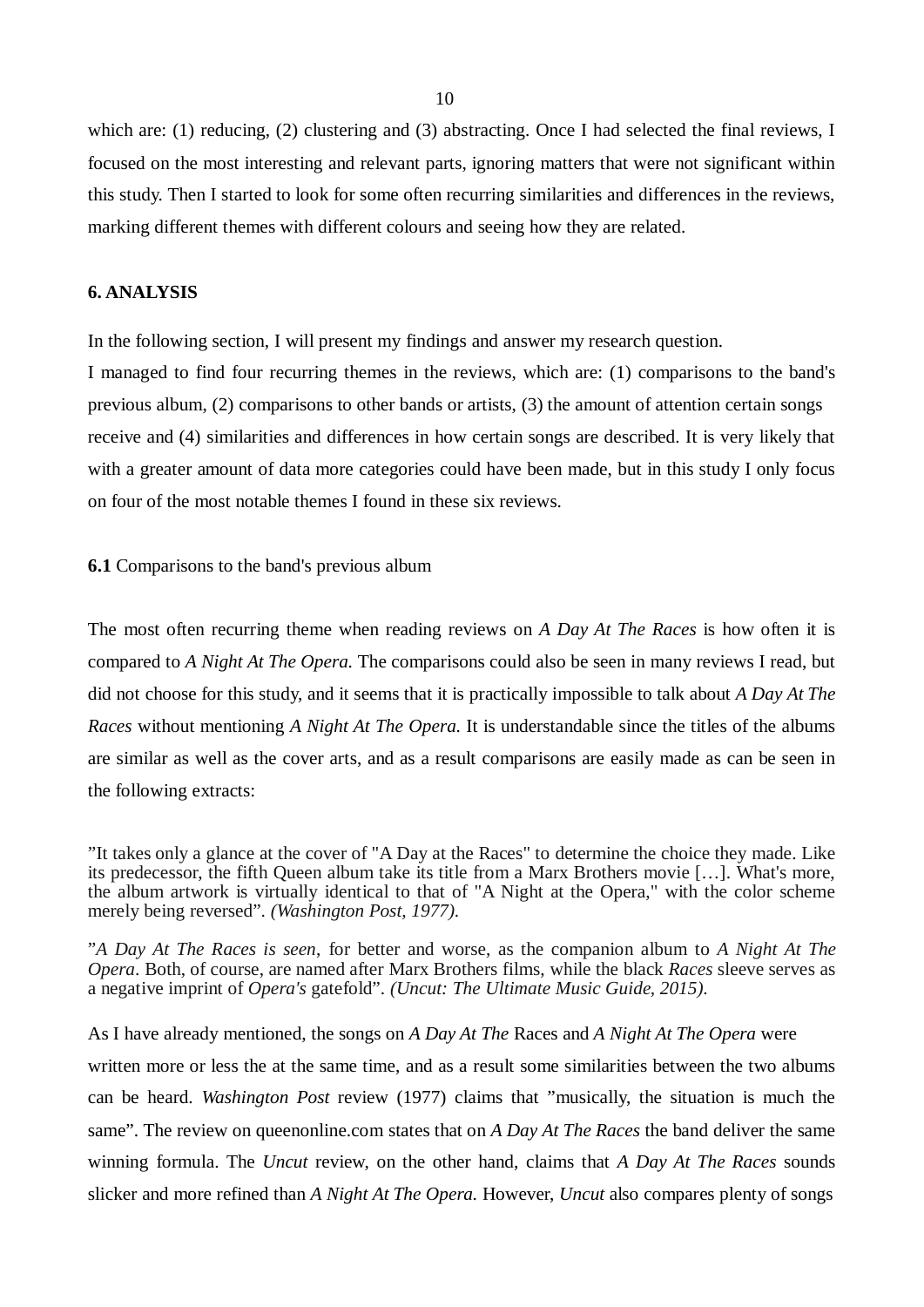on *A Day At The Races* to songs that were released a year before (e.g. *A Night At The Opera's* "Love Of My Life" sounds like *A Day At The Races'* "You Take My Breath Away"), and argues that *A Day At The Races* uses the same formula as their previous album, with Taylor singing one of his songs and Deacon providing one composition as usual, to name some examples. Also the queenonline review makes some comparisons between the songs on the two albums (e.g. *A Night At The Opera's* "'39" sounds like *A Day At The Races'* "Long Away").

The *Uncut* magazine claims, quite rightly so, that the reason why *A Day At The Races* is generally seen as inferior to *A Night At The Opera* is down to the fact that it does not have "Bohemian Rhapsody" which was a huge hit on the band's previous album. "The Millionaire Waltz" (from *A Day At The Races*) is compared to "Bohemian Rhapsody" in the reviews from the *Uncut*, *Washington Post, Circus,* and in the review on queenonline.com. "The Millionare Waltz" is generally praised, however, *Washington Post* claims that the same studio tricks have been done before on "Bohemian Rhapsody".

Many critics call *A Day At The Races* a sequel to *A Night At The Opera. Washington Post* even goes as far as to predict the name of the band's sixth album based on the order of Marx Brothers films. Perhaps the most interesting point in the whole *A Night At The Opera* versus *A Day At The Races* situation is that in the more recent reviews two critics claim that *A Day At The Races* is just as good an album as *A Night At The Opera.* However, the *Queen-archives* review claims that *A Day At The Races* does not come close to the masterful *A Night At The Opera.*

**6.2** Comparisons to other bands and artists

In the beginning of Queen's career, critics struggled with trying to put the band's music into a category. Not only were the songs on *A Day At The Races* compared to Queen's earlier material, but critics also compared Queen and *A Day At The Races* to various other bands and artists, which I will present here.

When Queen got publicity in 1973 with their debut album, they were, sometimes rather unfavourably, compared to Led Zeppelin. In fact, while they were still trying to get a record contract, they were often rejected due to the fact that the music world did not need another Led Zeppelin (Jackson, 2002: 50). Led Zeppelin comparisons continued for many years after that and they can also be seen in these reviews:

"'Ere but, wait a sec, Bri, that riff - I've heard that before somewheres. Led Zeppelin's "When The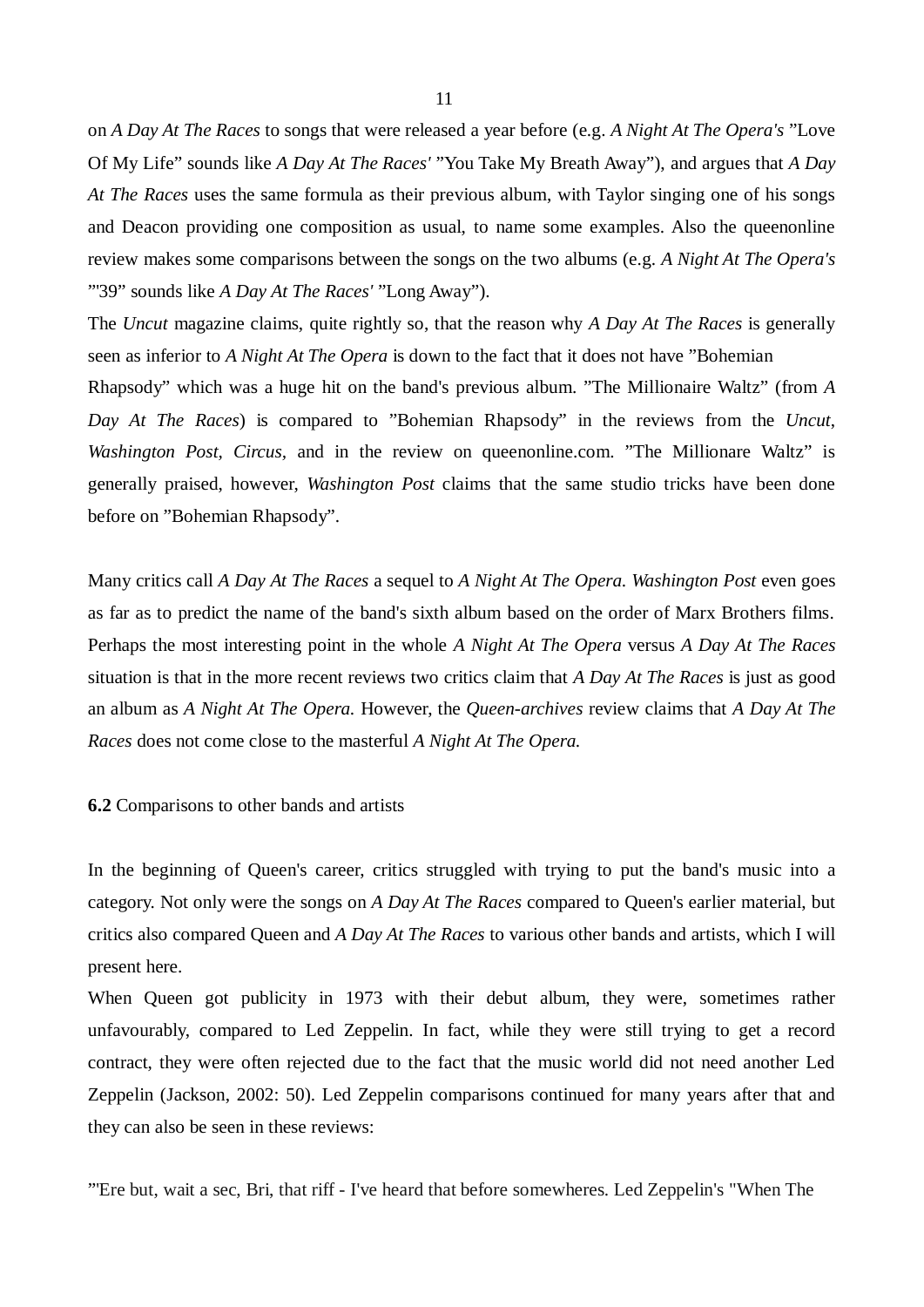Levee Breaks", to be exact, which Jimmy Page took from (and co-credited to) one Memphis Minnie, a wonderful black person". *(NME, 1976).*

"Though they've often been suggested as the group that will eventually end Led Zeppelin's heavy metal supremacy - and on "Tie Your Mother Down" have even issued a challenge by mockingly mimicking one of Led Zeppelin's most famous numbers - Queen draws almost equally on lush, McCartneyesque melodies and the traditions of the English dance hall". *(Washington Post, 1977).*

The last part of the quote above brings forth Queen's versatility. Paul McCartney and the Beatles are both mentioned a couple of times in the reviews, and *Long Away*, in particular, is often said to sound like The Beatles (and the Byrds, an American rock band formed in the 1960s**)**. That particular song will be presented in a little more detail in the final section titled "similarities and differences in how the songs are described".

In addition to the heavy side of Led Zeppelin, one song on *A Day At The Races,* "White Man" is compared to Black Sabbath, another heavy rock band (n.b. Led Zeppelin also have plenty of acoustic songs). "White Man" is said to have "medieval-sounding Black Sabbath style parallel fifths". As I have already mentioned, *A Day At The Races* is a lighter album than its predecessor and in fact it only has two straightforward rock songs, "Tie Your Mother Down" (which is said to have Ian Hunter-type of enunciations, courtesy of Mercury) and "White Man". The rest of the album is rather light and even pop-oriented: Deacon's composition "You and I" is said to resemble Beach Boys and Brian Wilson (Queen archives-website). *The Circus* magazine makes probably the most interesting comparisons to other public figures:

"At last, the singer has achieved vocal chops of breathless effervescence. Which means he sounds like Marilyn Monroe in *Bus Stop* or Sarah Bernhardt with emphysema". *(Circus, 1977).*

As can be seen, Queen are compared to various bands and artists with completely different styles. This only goes to show how versatile *A Day At The Races* is: the album has its heavy moments, but also plenty of lightness and humour.

**6.3** The amount of attention certain songs receive

One of the reasons why I chose these reviews was that the songs are given a great deal of attention. In many cases, certain songs are mentioned in every review and in some cases discussed at length, most notably "Tie Your Mother Down", the opening track of the album and "Somebody To Love", the album's first single, which was released before the album. Still, it is rather notable that certain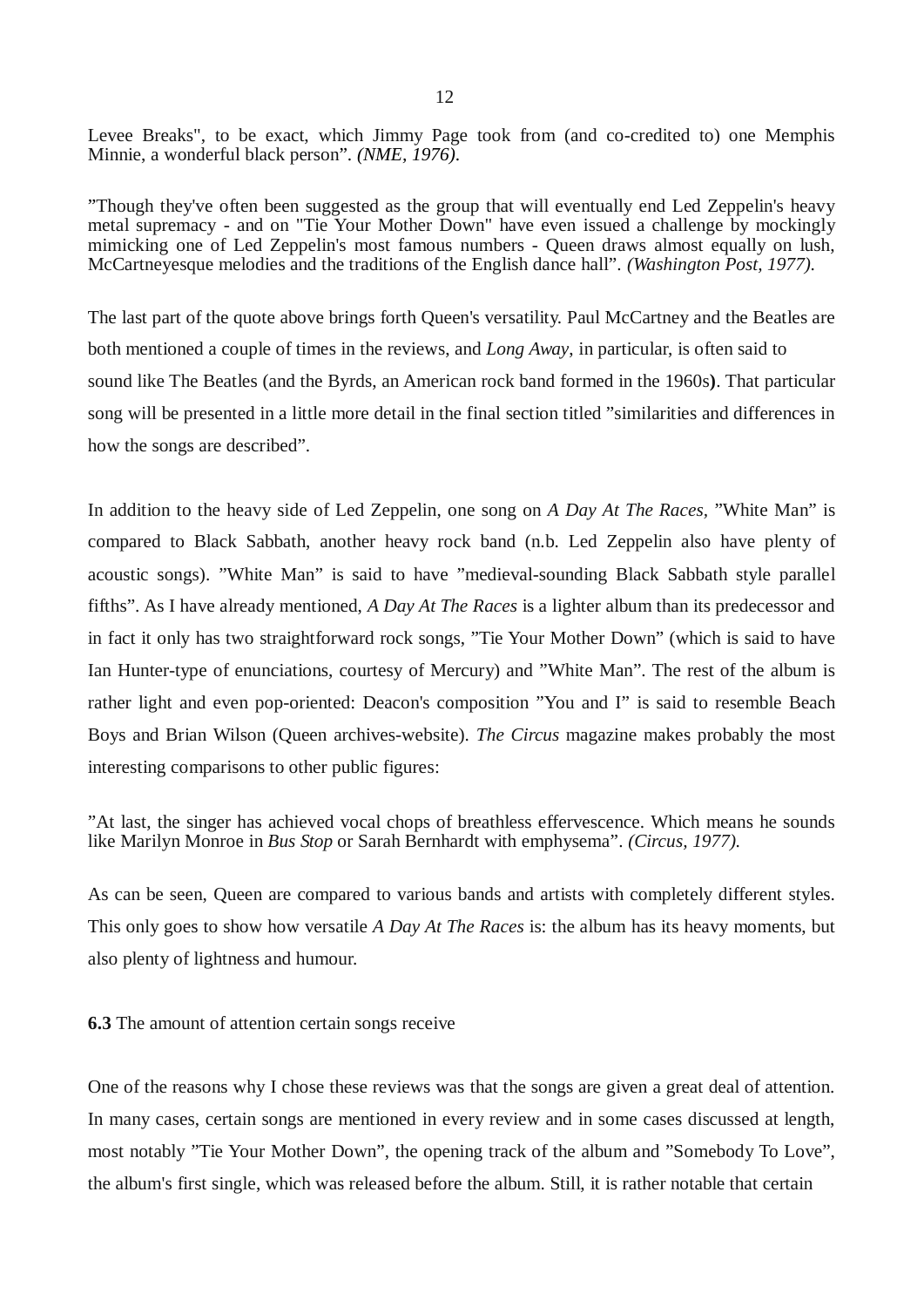songs are not given that much attention and those songs are "You and I" and "Drowse". Compared to the songs that are mentioned and often discussed at length in all the six reviews ("Tie Your Mother Down", "Long Away", "The Millionaire Waltz", "Somebody To Love" and "White Man") Taylor's "Drowse" is only mentioned three times and Deacon's "You and I" four times and when they are mentioned, the mentions are not very flattering:

"I'd mention the other two contributions (one by bassist John Deacon: facile, over-cute, over-cooked and another by drummer Taylor: not a bad effort actually. Soft strumming: decent lyrics) but oh see, I just have". *(NME, 1976).*

"The weaker moments? Deacon's composition, "You and I", might be a decent guilty pleasure, but it's not a patch on "You're My Best Friend". Taylor's falsetto voice and songwriting always remained an acquired taste [...]" *(Uncut, 2015)*.

It has to be said that up until *A Day At The Races,* Mercury and May had been the main songwriters in the band. Starting with their first album, Taylor had written one song per album, whereas Deacon started his songwriting process on their third album, also contributing one song. It is highly likely that as main writers, May and Mercury were, and probably still are, given most attention when it comes to Queen songs. Taylor and Deacon were both to write number one hits some years later, but they are often left in the shadow of Mercury and May, especially in the early reviews.

**6.4** Similarities and differences in how certain songs are described

Even though this theme only concerns two songs, I find it so interesting that I had to give it its own category. In this section I am going to focus on "Long Away" and "White Man" and present how similarly and differently they are described.

"Long Away", the album's third track, is sung and written by May. It is generally a well-liked song. *Circus* magazine calls it the album's strongest and least tricked-up track. Even *NME*, which panned the album, calls it a fairly decent folk-rock with a pleasant melody, although the critic is not impressed with the guitar tone. Interestingly, "Long Away" is compared very similarly and to the same bands, The Beatles and The Byrds, in four reviews out of six:

<sup>&</sup>quot;"Long Away", another May Tune, is fairly decent folk-rock - a jingle jangling guitar nod of the plectrum to The Byrds and a pleasant "pop" melody, even if May's classic strangled Ostrich guitar tone (which he uses for all solos performed in the upper register of the fretboard) doesn't add anything". *(NME, 1976).*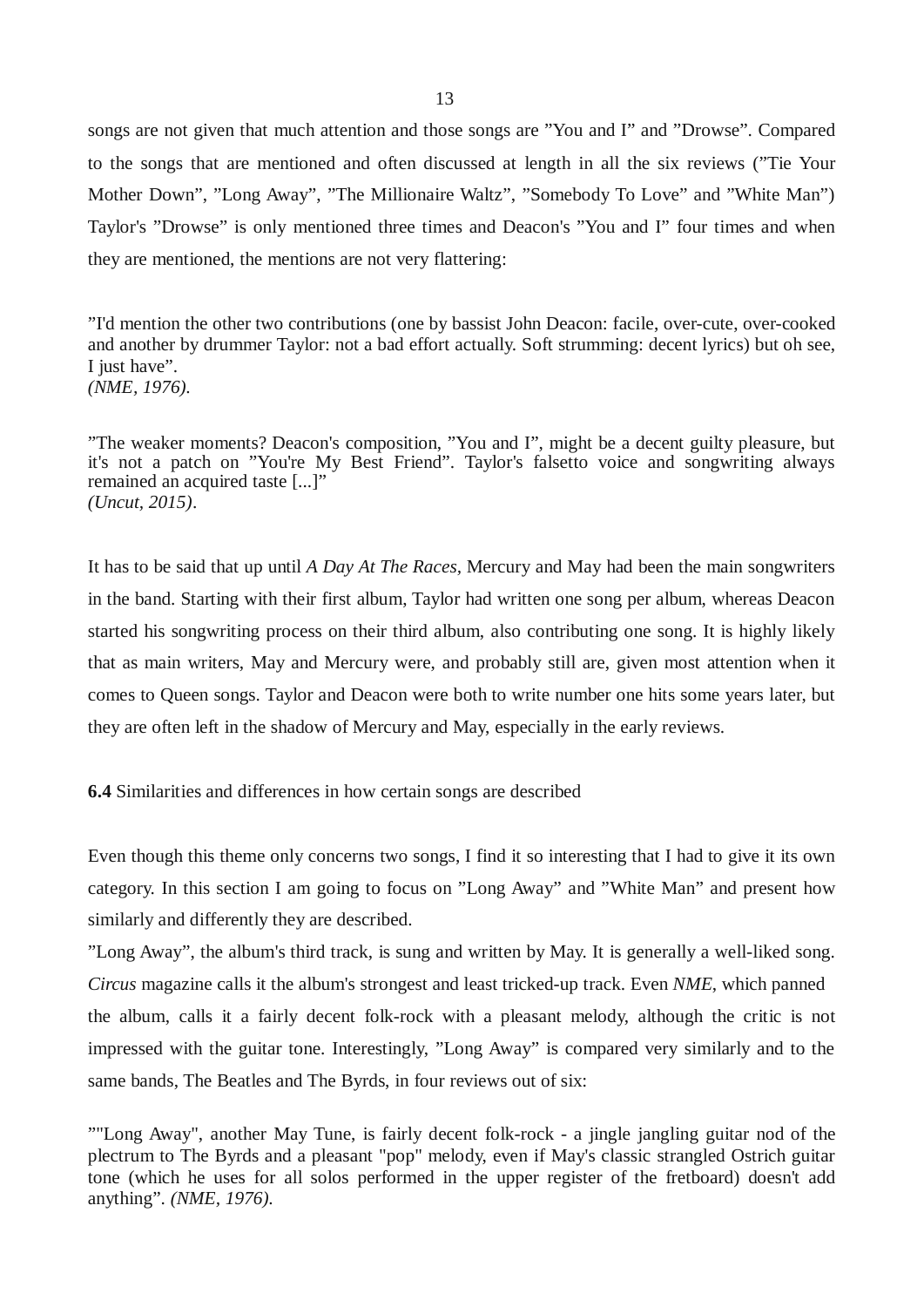""Long Away" is an affectionate recreation of the mid-'60s Beatles/Byrds sound". *(Washington Post, 1977)*.

"May's "Long Away" is *Races's* strongest and least tricked-up track. It's a haunting Beatles/Byrds amalgam, all shimmering electric 12-strings and aching harmony". *(Circus, 1977).* "Retro inclinations are also indulged by "Long Away", which is as close as Queen ever got to a fullon Beatles tribute. May achieves a *Rubber Soul-*era Rickenbacker jangle using a Burns 12-string, putting together the kind of plagal cadences that became John Lennon's trademark, while Mercury contributes to some Fab Four-style harmonies". *(Uncut, 2015).*

As can be seen, the comparisons are made in all the older reviews. It is rather understandable, since at that point the 1960s were only a decade behind and The Beatles, in particular, were still a big influence on many bands. I find it quite interesting how similarly different critics can write about a certain song, without probably being aware of each other's reviews.

"White Man", on the other hand, divides opinions among critics as can be seen in these extracts:

"The *piece de resistance* though is hilarious. Called "White Man", it's an absurdly ham-brained attack on...well you guessed it, out fair-skinned predecessors' predilection for carnage and rip-offis (sic) against Ethnic Folks of other inscrutable tints". *(NME, 1976).*

"The slide guitar-powered "White Man" can be dismissed on grounds of heavy-handed lyrics". *(Washington Post, 1977).*

"'White Man' is the most powerful track on the album, both musically and thematically. It is rare example of a Queen song with a political message. In this case, Brian May's attack on the ruthless European settlers who colonised The Americas, told from a Native American's point of view. 'White Man' is immensely compelling and the lyrics remain relevant today". (*queenonline.com, 2011).*

"One of the heavier songs is the mournful "White Man" about the fate of American Indians, sort of topical for these guys, who generally don't delve into social issues. I really like this song, but it feels out of place among the more upbeat numbers". *(Queen archives, 2004).*

"The lyrics to "White Man" - May's rather clunky tribute to Native American culture – may have dated badly...". (Uncut*, 2015).*

As can be seen, the lyrics to "White Man" are given a lot of attention, and they are either praised (queenonline.com) or dismissed (in the other extracts). Perhaps the most interesting point here is how differently two recent reviews (queenonline and *Uncut*) describe the lyrics. According to the queenonline review from 2011, the lyrics to "White Man" are still relevant today, whereas *Uncut* (2015) states that the lyrics have dated badly. In the context of the otherwise light album, "White Man" does seem like the odd one out, as *Queen archives* states.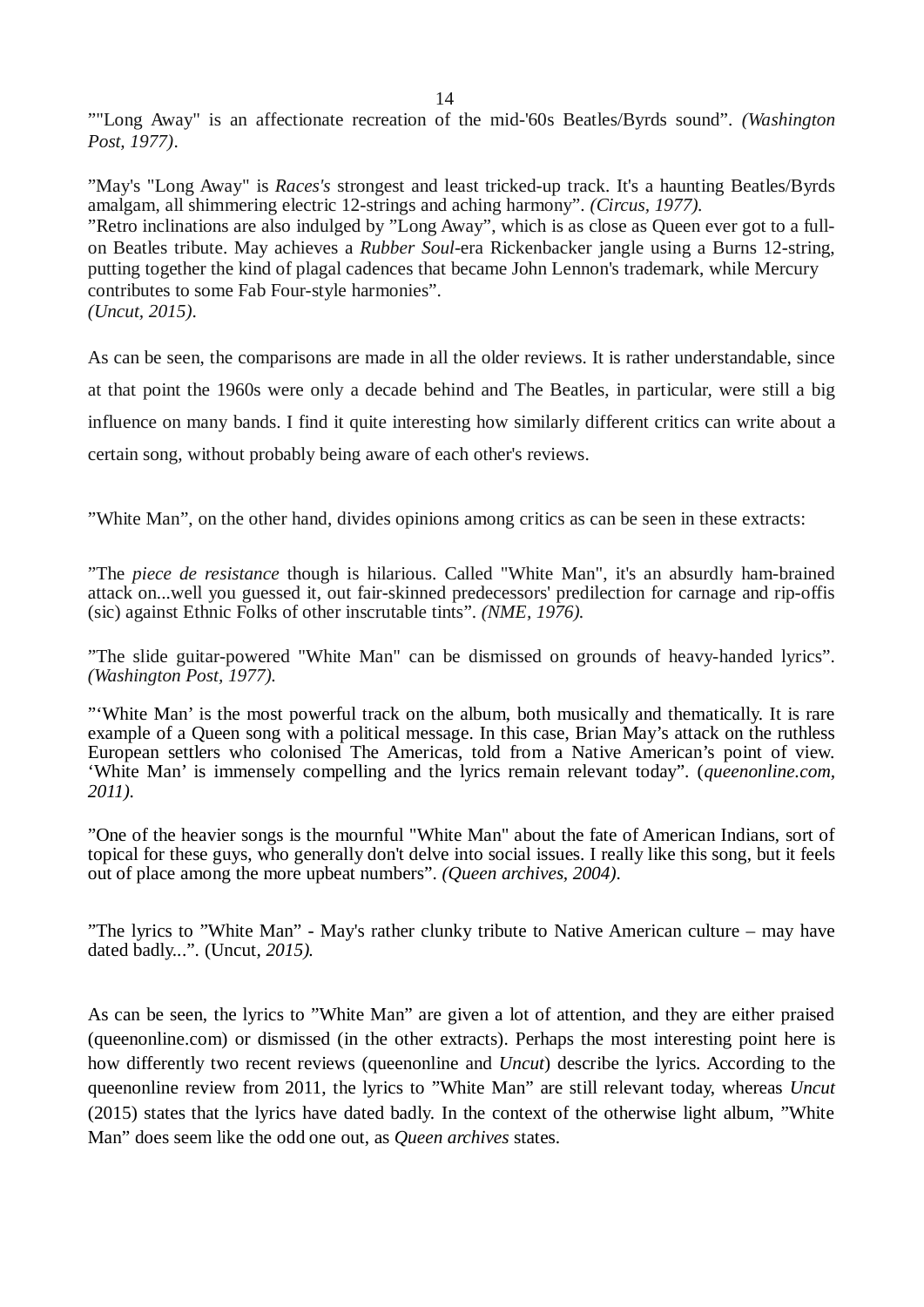#### **7. CONCLUSION**

In this thesis I investigated six professional reviews written on Queen's *A Day At The Races* album. My aim was to find some common features in them and I managed to find four recurring themes which are: (1) comparisons to the band's previous album, (2) comparisons to other bands or artists, (3) the amount of attention certain songs receive and (4) similarities and differences in how certain songs are described. The data was analysed using data based content analysis and Tuomi and Sarajärvi's (2009) method of reducing, clustering and abstracting the data.

Based on these six reviews I found out that it is practically impossible to write about *A Day At The Races* without mentioning *A Night At The Opera. A Night At The Opera* is seen as the original masterpiece and *A Day At The Races* as a sequel. The songs on *A Day At The Races* are often compared to those on *A Night At The Opera,* and in some cases critics claim that they do not come close to the material on the band's previous album. However, two of the more recent reviews claim that *A Day At The* Races is just as good as *A Night At The* Opera. It may be that only recently enough time has passed to view *A Day At The Races* as a strong individual. Music cannot be created in a vacuum, and therefore it is rather obvious that sometimes different pieces of music sound alike or resemble something that has already been created. In these six reviews Queen are compared to various bands and artists, which shows how versatile their music is.

It is quite obvious that not every theme I found would recur in every review, as the reviews were written by six different people. However, it is rather surprising that the reviews were this similar (for example *Long Away* is described very similarly in four reviews out of six) and the critics wrote about certain matters very similarly.

Even though I chose the reviews from different time periods for practical reasons (that is, they were the ones I could access and they were long enough) and not because I was making comparisons between the older and more recent reviews, I noticed that the reviews from the 2000s were more positive in general than the ones from the 1970s. This is in line with Desler's (2013) study on canon formation in popular music, according to which it takes time for a band to achieve the legendary status and be viewed differently by critics. By late 1976 Queen were a fairly new group that had only released five albums, some of which were praised, and others that were severely criticized. When dealing with new bands, critics focus on the authenticity of the band's music (Desler, 2013). This may be the root of the mixed reviews Queen got, as their early lyrics were fantasy themed and therefore probably not seen as authentic or something people can relate to. As I have already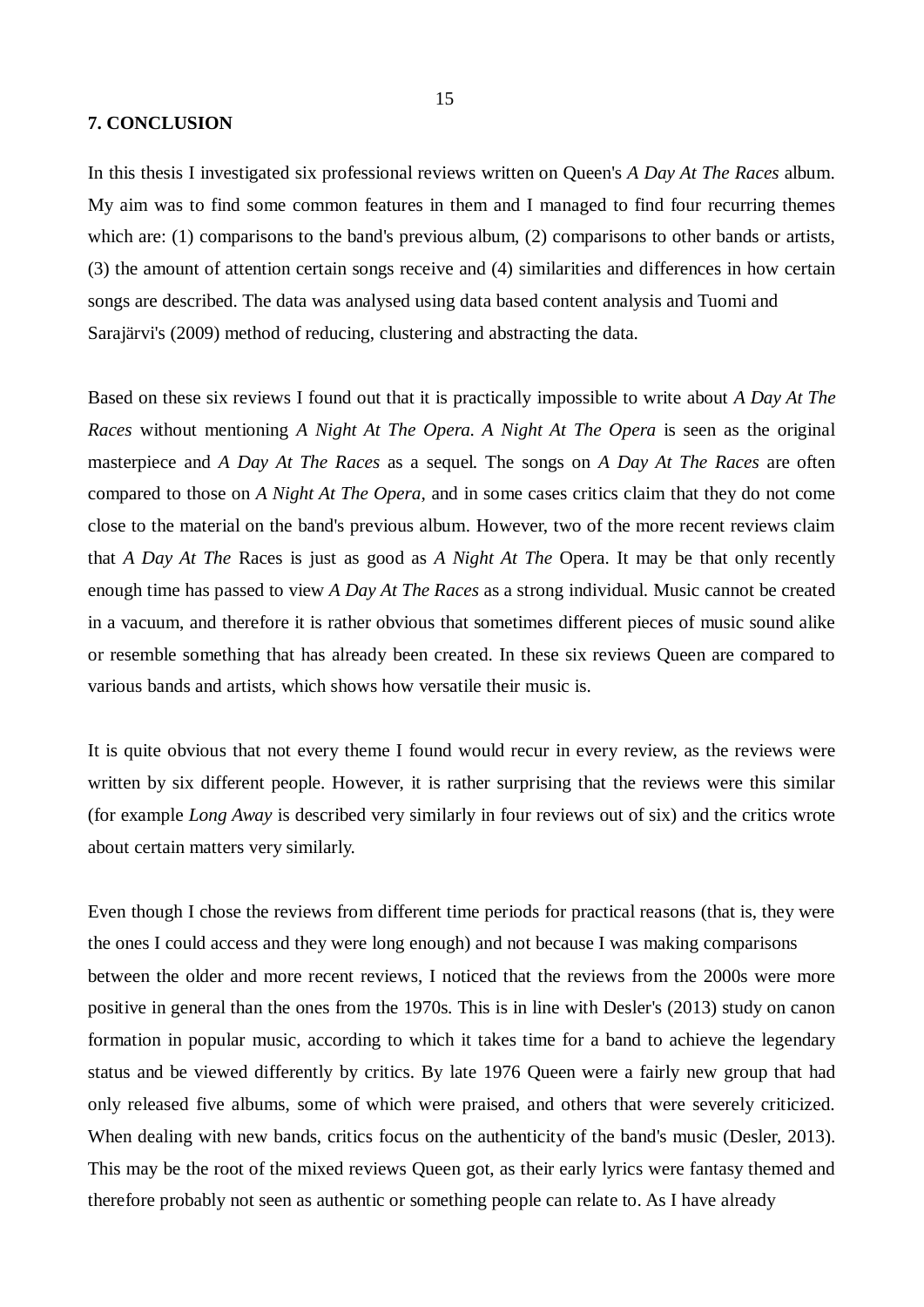mentioned, Frith (1988: 186) has made similar arguments, stating that pop/rock music is "wrong" if it does not embody youth culture. Even though I did not focus on these matters in this thesis, I think that this is an interesting finding and should be researched more in the future. Also, anyone interested in album reviews could investigate how reviews on a certain band's or artist's music differ or change over time.

# **REFERENCES**

## **Primary sources:**

Lewis, J. (2015). A Day At The Races. *Uncut – The Ultimate Music Guide,* 11, 2015, 60-61.

Queen Archives: Queen reviews. http://www.queenarchives.com/index.php?title=Queen - XX-XX-[1977\\_-\\_A\\_Day\\_at\\_the\\_Races\\_-\\_Circus.](http://www.queenarchives.com/index.php?title=Queen_-_XX-XX-1977_-_A_Day_at_the_Races_-_Circus) (7 December, 2017).

Queen Archives: Queen reviews. http://www.queenarchives.com/index.php?title=Queen - 10-15-2004 - A Day at the Races - Daily Vault. (7 December, 2017).

Queen Archives: Queen reviews. [http://www.queenarchives.com/index.php?title=Queen\\_-\\_02-07-](http://www.queenarchives.com/index.php?title=Queen_-_02-07-1977_-_A_Day_at_the_Races_-_Washington_Post) 1977<sub>-</sub> A\_Day\_at\_the\_Races\_-\_Washington\_Post. (7 December, 2017).

Queenonline.com: A Day At The Races. [http://www.queenonline.com/en/features/day-races-review](http://www.queenonline.com/en/features/day-races-review-rhys-thomas/)[rhys-thomas/.](http://www.queenonline.com/en/features/day-races-review-rhys-thomas/) (1 June, 2017).

Queenpedia.com– A Day At The Races.

[http://www.queenpedia.com/index.php?title=A\\_Day\\_At\\_The\\_Races.](http://www.queenpedia.com/index.php?title=A_Day_At_The_Races) (7 December, 2017).

## **Secondary sources:**

Akkanen, R.M. (2005). *Queen – Yhtyeen julkisuuskuvan muodostuminen angloamerikkalaisessa rocklehdistössä vuosina 1973-1992.* Tampere: POP-lehti.

Bonneville-Roussy, A., Rentfrow, P.J., Xu, M. K. 2013. Music Through the Ages: Trends in Musical Engagement and Preferences From Adolescence Through Middle Adulthood. Journal of Personality and Social Psychology [online] 105 (4), 703-717.

"Criticism of music", The Oxford Companion to Music (2011). *Oxford Reference* [online]. (26 September, 2017).

Desler, A. 2013. History without royalty? Queen and the strata of the popular music canon. Popular Music. 32 (3), 385-405.